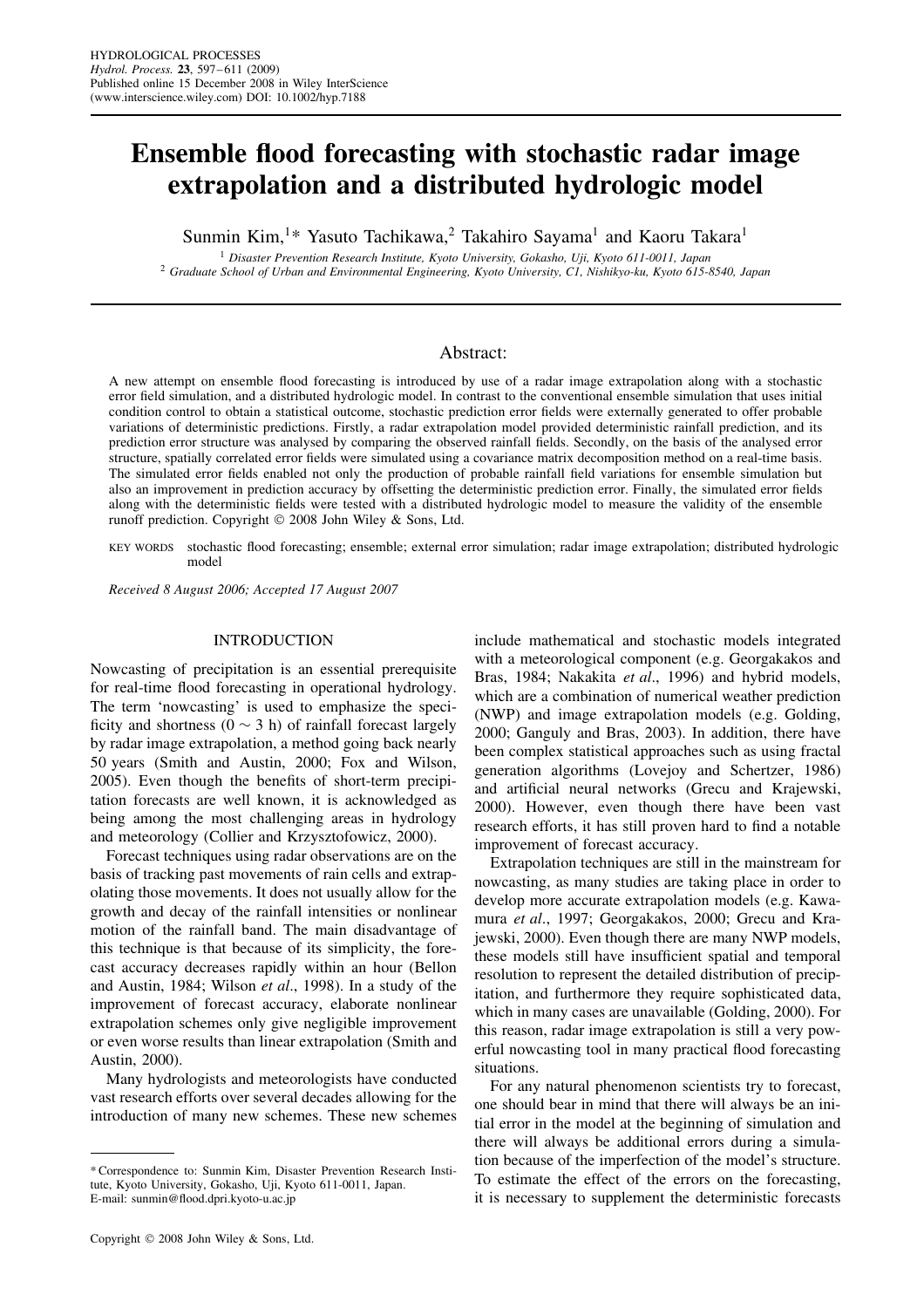with detailed information regarding forecast reliability. For this reason, the stochastic concept has been included in forecasting, and ensemble simulation has been used as an effective tool for incorporating stochastic concepts into computer simulation. The ensemble forecast of hydrographs is also a recent trend away from the conventional simple deterministic forecasts of hydrographs and towards probabilistic forecasts, which include prediction uncertainty.

In atmospheric modelling, small perturbations of the initial condition and/or boundary condition in the beginning of a model simulation have been used as a trigger for ensemble forecasting (e.g. Du and Mullen, 1997). Most of the ensemble simulations in the early stages have been concerned only with the internal growth of initial error and therefore, have been criticized for underestimating the total uncertainty as not all sources of uncertainty are accounted for in the ensemble generator (Leith, 1974; Krzysztofowicz, 2001). In considering the additional growth of prediction error rising from an imperfect model structure, external error consideration should be contemplated.

As a step towards addressing the improvement of forecast accuracy and stochastic forecasting with consideration of external error, this study introduces a new attempt at ensemble rainfall forecasting using a radar image extrapolation and a stochastic error field simulation. The simulated prediction error not only gives probable rainfall field variations for the ensemble simulation but also improves the accuracy of the deterministic prediction by correcting the possible prediction error. Then, stochastic prediction fields are given to a distributed hydrologic model to achieve ensemble runoff predictions.

The organization of this paper is as follows. First, an illustration is given of a method of deterministic prediction of rainfall using a radar image extrapolation as well as the analysis of its prediction error pattern. Second, the main algorithm for the generation of stochastic error field is given, and ensemble forecasting of rainfall is performed on the basis of the proposed algorithm. Then, the rest of this paper evaluates the ensemble forecast results for both precipitation and runoff discharge. Finally, the main conclusions are outlined.

## NOWCASTING WITH RADAR IMAGE EXTRAPOLATION AND ITS ERROR STRUCTURE

## *Introduction of the translation model*

The translation model by Shiiba *et al*. (1984) is used in this study for deterministic predictions of short-term radar rainfall. In this model, the horizontal rainfall intensity distribution,  $z(x, y, t)$  with the spatial coordinate  $(x, y)$  at time  $t$  is defined as

$$
\frac{\partial z}{\partial t} + u \frac{\partial z}{\partial x} + v \frac{\partial z}{\partial y} = w
$$
\n
$$
u = \frac{dx}{dt}, \ v = \frac{dy}{dt}, \ w = \frac{dz}{dt}
$$
\n(1)

where,  $u$  and  $v$  are advection velocity along  $x$  and  $y$ , respectively, and  $w$  is rainfall growth-decay rate with time. As with other similar discrete equations for the rainfall intensity distribution, characteristics of the translation model are defined by the vectors  $u$ ,  $v$  and  $w$ , which are specified on each grid as follows:

$$
u(x, y) = c_1 x + c_2 y + c_3
$$
  
\n
$$
v(x, y) = c_4 x + c_5 y + c_6
$$
  
\n
$$
w(x, y) = c_7 x + c_8 y + c_9
$$
\n(2)

As such, the advection velocities can express the patterns of the non-uniform movement of rainfall, such as rotation and sheer strain (Takasao *et al*., 1994). In order to optimize the parameters  $c_1 \sim c_9$  using observed radar rainfall data, Equation (2) is approximated by the central difference scheme on the rectangular horizontal area with  $\Delta x \times \Delta y$  grid size and  $\Delta t$  time resolution.

$$
x_i = (i - \frac{1}{2})\Delta x, \qquad i = 1, \cdots, M
$$
  

$$
y_i = (j - \frac{1}{2})\Delta y, \qquad j = 1, \cdots, N
$$
  

$$
t_k = k\Delta t, \qquad k = -(K - 1), \cdots, 0
$$
 (3)

Here,  $M$  and  $N$  are the number of grids along the  $x$  and  $y$ -axis, respectively, and  $K$  is the number of rainfall patterns used for the optimization. The parameters  $c_1 \sim c_9$  are sequentially optimized using the square root information filter in a manner of minimizing

$$
J_c = \sum_{k=-K}^{-1} \sum_{i=2}^{M-1} \sum_{j=2}^{N-1} v_{ijk}^2
$$
 (4)

where,

$$
v_{ijk} = \left[\frac{\Delta z}{\Delta t}\right]_{ijk} + (c_1x_i + c_2y_j + c_3)\left[\frac{\Delta z}{\Delta x}\right]_{ijk} + (c_4x_i + c_5y_j + c_6)\left[\frac{\Delta z}{\Delta y}\right]_{ijk} - (c_7x_i + c_8y_j + c_9)
$$

The translation model provides expected rainfall movements under an assumption that the vectors  $u$  and  $v$  are time invariant for the next several hours and that there is no growth-decay of rainfall intensities during that time. In this study, three consecutive observed rainfall fields, which have a resolution of 3 km and 5 min, are used to determine  $u$  and  $v$ . When forecasting rainfall fields, the  $u$ and  $v$  are assumed spatially uniform and updated every 5 min. Most heavy rainfall events in Japan, which occur during the rainy and typhoon season, have a frontal rain band over several hundred kilometers, and therefore the movement of the rainfall band can be considered to be spatially uniform within a single radar range that has a 120-km radius.

## *Deterministic prediction of precipitation and its error structure*

Radar data used for testing the translation model are observed at the Miyama radar station located in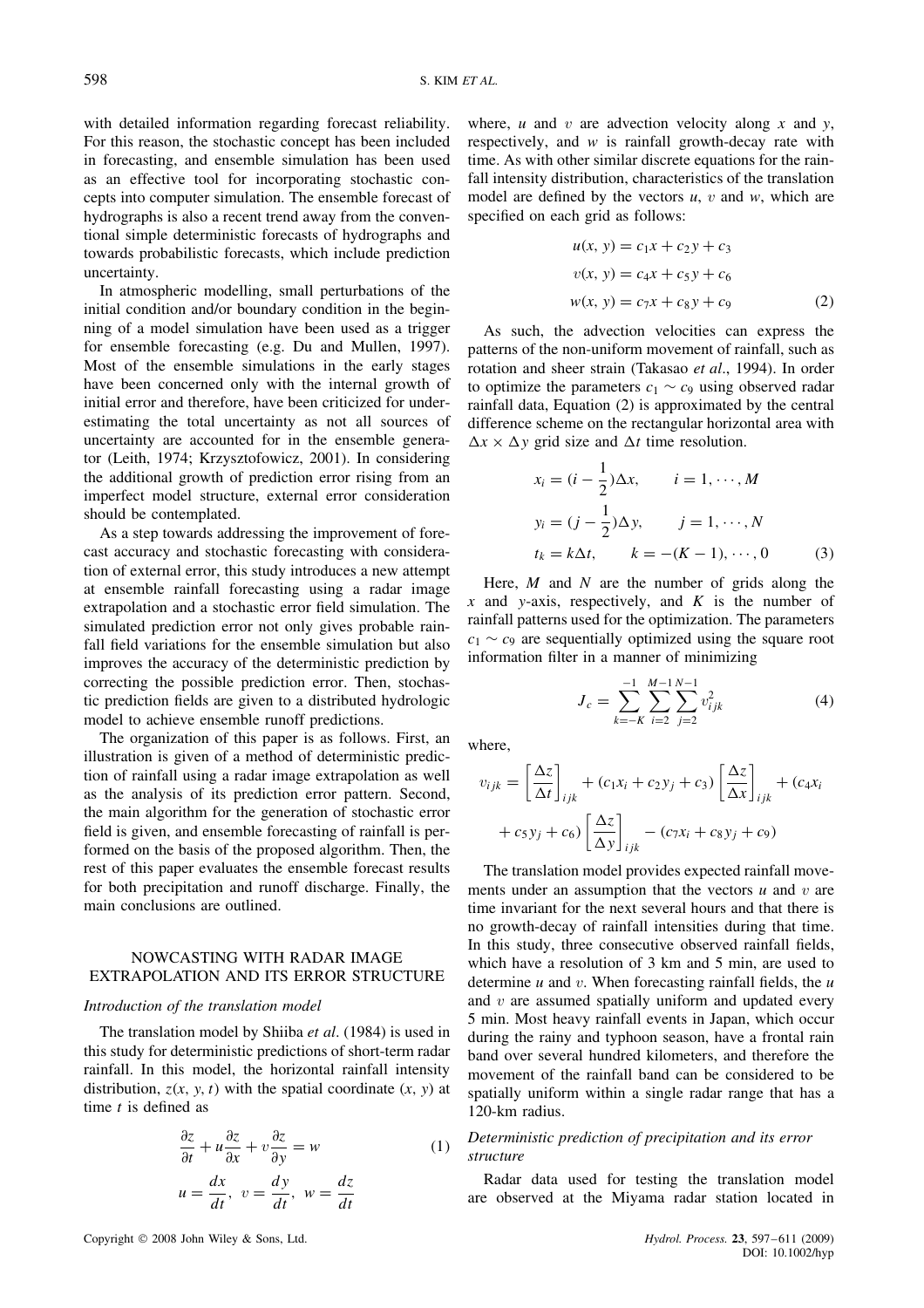

Figure 1. Miyama radar station (120-km radius circle) and Yodo-River basin, which includes Ootori, Ieno, and Kamo stations for ensemble discharge prediction analysis

the central part of Kinki district, Japan (Figure 1). The observation field of the radar includes all spaces within a radius of 120 km and a height of 15 km (for details on the radar station refer to Nakakita *et al*., 1990). It takes 5 min to scan over the entire observation field and therefore rainfall reflectivity data are produced every 5 min. The reflectivity data are converted to rainfall intensity of a 3-km spatial resolution by the Z-R relationship,  $Z =$  $200R^{1.6}$  according to Marshall and Palmer (1948). During the conversion, basic correction for ground clutter and shadow effects is carried out. The converted rainfall intensity, which is called observed rainfall field in this study, was used as a reference value for the accuracy improvements of prediction fields.

Two representative rainfall events have been selected for this study. Those events are of a typical frontal rain band type, which occurred during the rainy season (June and July) and the typhoon season (August and September) in Japan. Details of the selected events are illustrated in Table I. One event that took place in August of 1992 had severe rainfall intensity with rapid changes in velocity, while the event of June 1993 had a rather steady and slowly moving rainfall band.

Figure 2 shows the characteristics of forecasted rainfall by the translation model for 60, 120, and 180-min leadtimes. First of all, Figure 2a shows the spatially averaged rainfall intensities of observation and each prediction for the August 1992 event. In order to prevent outside influence from the size and shape of rainfall bands, the intensity calculation includes every grid within the radar observation domain. Note that there are overall delays of rainfall intensities, as prediction time elongates.

Table I. Radar data and its characteristics

| Title             | Duration          | Type                     |
|-------------------|-------------------|--------------------------|
| August 1992 event | $92/8/18 \sim 19$ | Typhoon season (frontal) |
| June 1993 event   | $93/6/30 \sim 31$ | Rainy season (frontal)   |

Copyright 2008 John Wiley & Sons, Ltd. *Hydrol. Process.* **23**, 597–611 (2009)

Because the translation model used here only represents the movement of the rainfall bands without their growth or decay, the model assumes the same amount of current rainfall intensities lasts until the prediction target time.

In Figure 2b, correlation coefficients (CCs) of the observation and predictions are shown. The majority of the time, CC values are under  $0.5$ , which is a rather low value. As it can be expected, the coefficients with short lead-time have higher values compared to longer leadtime predictions.

Another method used to measure prediction accuracy is the critical success index (CSI), which is widely adopted in forecast verification in the form of

$$
CSI(\% ) = \frac{X}{X+Y+Z} \times 100 \tag{5}
$$

where,  $X$  is the number of correctly forecasted rainfall cells (i.e. rainfall is observed and also predicted in the grid), Y is the number of misses (i.e. rainfall is observed, but not predicted), and  $Z$  is the number of false alarms (i.e. rainfall is predicted, but not observed). A threshold rain-rate for the CC and CSI is over 0.0 mm/h in this study.

The CSI show rather high values in most prediction times even for the 180-min prediction (Figure 2c). In the figure, the index clearly shows that shorter lead-time predictions have higher prediction accuracy compared to longer lead-time. The index appeared to have a positive relationship to the covering area of rainfall bands. This is rather a reasonable phenomenon since the index can be simply regarded as an overlap ratio of the prediction rainfall band to the observed band.

Tachikawa *et al*. (2003) statistically analysed the characteristics of prediction error and relative prediction error and defined them as shown in Equations (6) and (7).

$$
E_{a,i} = R_{o,i} - R_{p,i} \tag{6}
$$

$$
E_{\rm r,i} = (R_{\rm o,i} - R_{\rm p,i})/R_{\rm p,i} \tag{7}
$$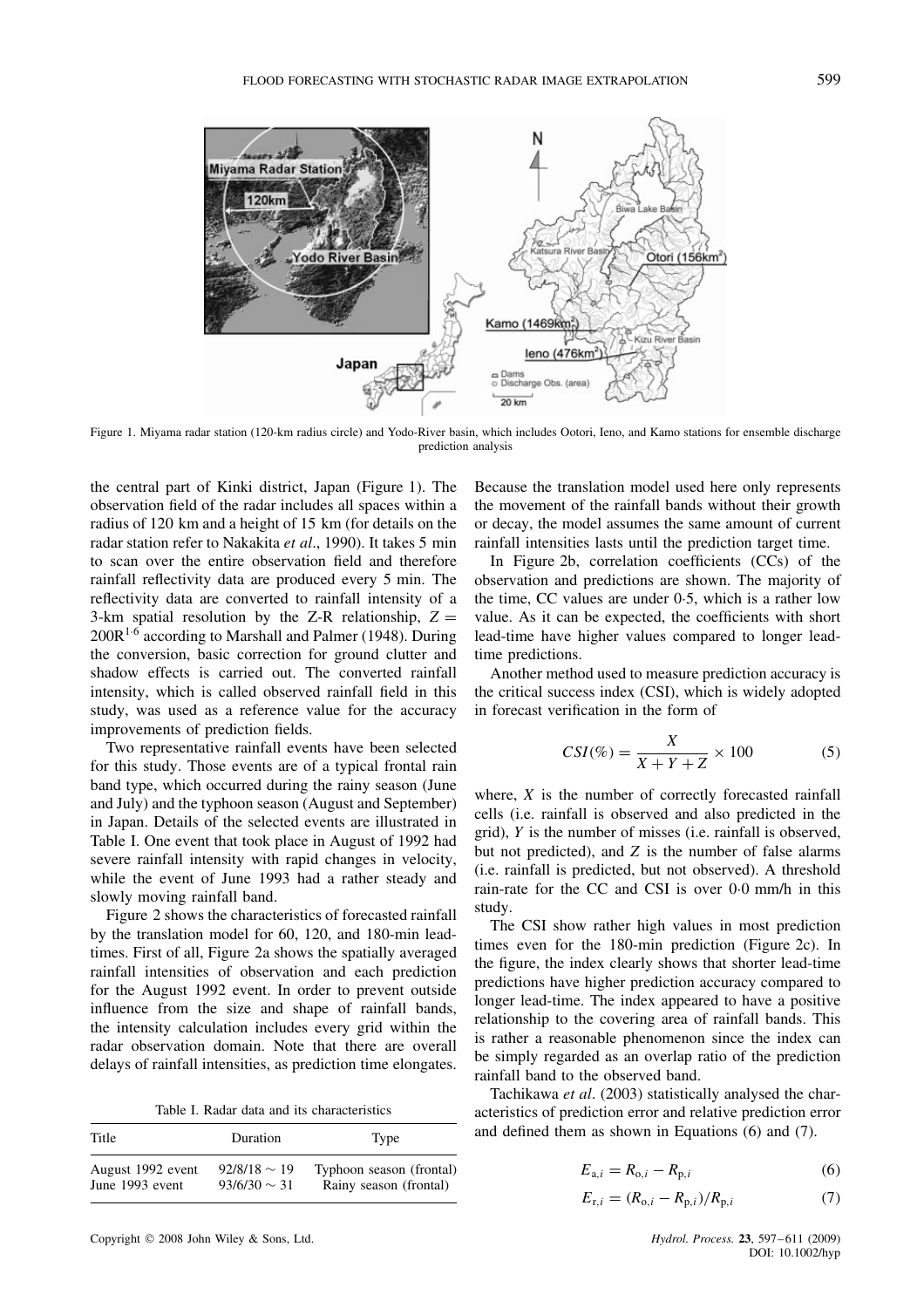

Figure 2. Deterministic prediction results from the translation model. Spatially averaged rainfall intensities (a), performance index [correlation coefficient (b) and critical success index (c)], and the error characteristics [mean (d) and standard deviation (e) of the error and spatial correlation coefficient (f)] in the case of August 1992 event

The prediction error  $E_{a,i}$  on a certain grid *i* is calculated from the difference between predicted rainfall  $R_{p,i}$ and observed rainfall  $R_{o,i}$  on the grid, while the relative prediction error  $E_{r,i}$  is the ratio of the prediction error to its predicted rainfall. Tachikawa *et al*. (2003) examined the temporally accumulated error values with variant spatial resolutions and found that the distributions of the prediction error and relative prediction error are respectively close to normal distribution and lognormal distribution.

This study concentrates on the prediction error  $E_{ai}$ and simulates the spatially correlated possible error for future prediction target times on a real-time basis. Basic statistics of the prediction error examined in this study include the mean and standard deviations as well as the probability distribution of the error, which indicates normal distribution allowing a slight variation in each event and prediction case. Figure 2d and e show basic

statistics of 60, 120, and 180-min prediction error for the August 1993 event. The spatial correlation coefficients (SCCs) of  $E_{a,i}$ , which shows how much the errors are spatially correlated to each other, is calculated for every time step by grouping every pair of errors having the same distance on each error field. The SCC in Figure 2f shows high values for close distances and decreases as the distance increases, and the error from longer prediction times has higher SCC values than the error from shorter prediction times. In most prediction cases, the sccs decrease drastically at a distance of 10 km, as shown in Figure 2f with the 60-min prediction case.

For reviewing the spatial pattern of the prediction error, the errors on each grid are accumulated event by event. For example, if there is a certain spatial and/or temporal pattern in the prediction error, because of perpetual overestimation or underestimation on a certain area during a certain event, the accumulated error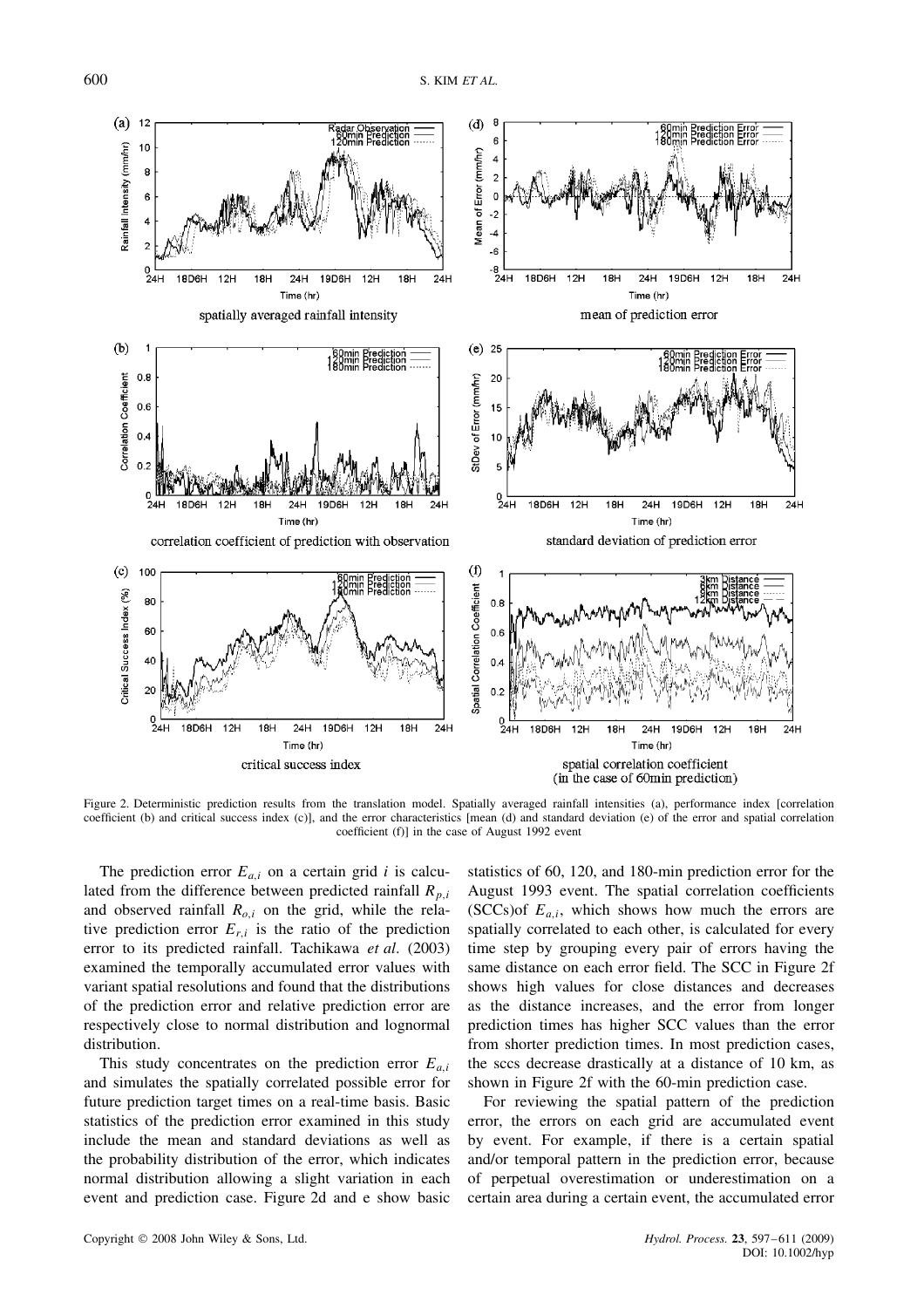

Figure 3. Accumulation of the prediction error during each event (unit: mm/h). There is a specific spatial pattern on each accumulation, and it presents localized overestimation or underestimation on a certain area

will present those patterns. Otherwise, if the error does not have any spatiotemporal pattern namely arbitrarily random errors, the accumulated prediction error on every grid would compensate each other.

As shown in Figure 3, there is a specific spatial pattern on each accumulation of prediction error. Note that although each individual event depicts similar spatial error patterns within itself, prediction error patterns are different from event to event. The error would have a complex relationship with topography as well as meteorological conditions of each event, and it is difficult to define the error beforehand. Thus, in the next section, a method to obtain a spatially variant error pattern on a real-time basis is proposed and it is used for stochastic prediction in this study.

# STOCHASTIC FORECASTING OF PRECIPITATION WITH PREDICTION ERROR FIELD

#### *Prediction error field simulation algorithm*

The main purpose of the algorithm is to simulate possible error fields using the current prediction error structure including its spatial correlation. This is conducted under the assumption that a temporal persistence of the error characteristics continues from the current time to the prediction target time. The proposed scheme uses a certain time length of previous prediction error data to simulate future prediction errors as shown in Figure 4.

In Figure 4, the observed rainfall fields, the deterministic prediction fields, and the prediction error fields are sequentially illustrated until the current time  $t$ . Although distinct prediction fields having different lead-time can exist on each time step, for the sake of simplicity only one prediction lead-time  $\Delta T$  is considered in the figure. Again, every prediction field at each time step is the prediction result that is obtained at  $\Delta T$  before that time. At the current time  $t$ , the translation model carries out prediction for the time  $t + \Delta T$ ; then the probable prediction error of the prediction is simulated in accordance with the current error characteristics.

The current characteristics of the prediction error can be presented by basic statistics under an assumption that the time series of the error on each grid follows normal probability distribution. Here, the basic statistics stand for the mean and standard deviation values of the most recent errors in certain time length on each grid. On the basis of this procedure, the 'error statistic field' can incorporate spatial and temporal characteristics of the current errors and is updated on a real-time basis.

If the spatiotemporal characteristics of the prediction error lasts for several hours, and the statistical characteristics of the error on the prediction target time  $t + \Delta T$  are similar to the characteristics of the current error, the possible error fields at  $t + \Delta T$  can be simulated by using the error statistic field. This assumption regarding the temporal persistency of the error characteristics is evaluated in the next section.

Figure 5 explains the procedure for the simulation of the possible prediction error. The 'error statistic field' and the mean and standard deviation fields of the current prediction error (Figure 5b and d), convert the 'unit random error field' (Figure 5c) to the target error field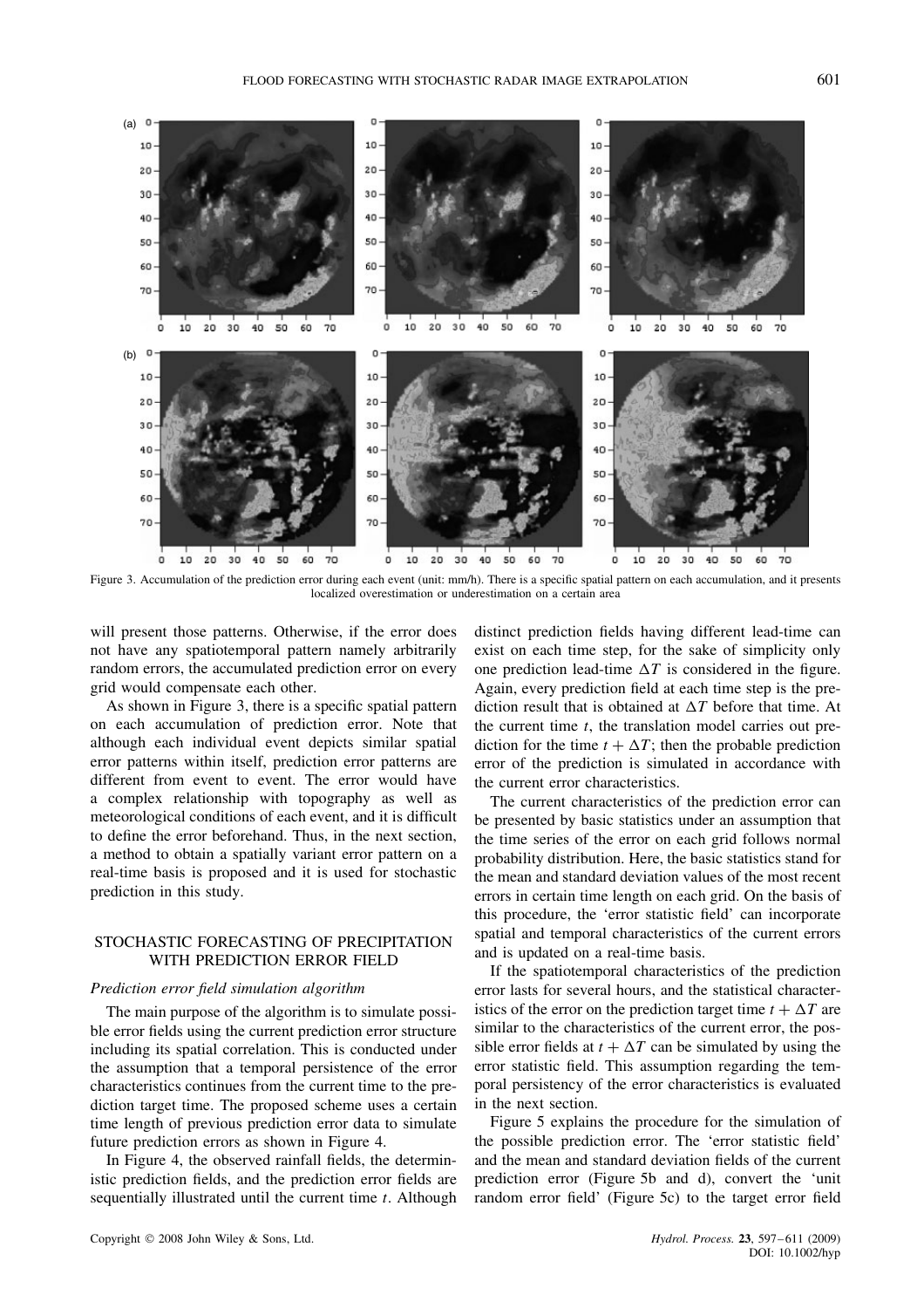

Mean Fld. & StDev Fld. of Error

**Probable Error Fld.** 

Figure 4. Schematic drawing of the algorithm for a stochastic error field simulation. At the current time t, the translation model carries out prediction for the time  $t + \Delta T$ ; then the probable prediction error of the prediction is simulated in accordance with the current error characteristics



Figure 5. Simulation procedure of prediction error field using error statistic field and unit random error field. The 'error statistic field', the mean, and standard deviation field of the current prediction error converts the 'unit random error field' comprised of spatially correlated random numbers of  $N(0,1)$  to the prediction error field

(Figure 5a). The unit random error field is a set of random values, which are spatially correlated to each other and are assumed to follow the normal distribution of **N**(0,1). Through numerous generations of the unit random error field, it becomes possible to acquire various error fields for the prediction target time. Finally, the deterministic prediction field by the translation model is extended to many prospective prediction fields by combining them with the simulated error fields. Details of this procedure are discussed in the following section.

## *Time persistency of the error characteristics*

To verify the temporal persistence of the characteristics of prediction error, the modified critical success index (MCSI) in Equation (8) is proposed. The MCSI uses the same form of CSI, shown in Equation (5), with the exception of range concept. As noted in the previous section, the error statistic field gives a specific probabilistic range on each grid by the mean  $\mu$  and the standard deviation  $\sigma$  of the error on its own grid. If the analysed prediction error of the target time on a certain grid is within the range  $\mu - \sigma$  and  $\mu + \sigma$  on the grid, it is counted as a correct value,  $X$ , and if the error is out of the range, it is counted as an incorrect value, Y.

$$
MCSI(\%) = \frac{X}{X+Y} \times 100\tag{8}
$$

Since the probability within the unit variance in a standard normal distribution is 0.6826, the expected MCSI value in this analysis is around 68%. Evaluations were conducted with three different sets of error statistic fields generated from different time lengths of error data: 10, 30, and 60 min. Figure 6 shows the MCSI values for the 60-min lead-time predictions with three different error statistic fields. In the results from the August 1992 event, the MCSI using the one of 30-min time length starts with high values around 80%, and lowers as the rainfall intensity becomes stronger. When it is considered that most MCSI values are over 60%, this result is highly encouraging for adopting the time persistence of the prediction error.

Compared to the MCSI using the 30-min time length of error statistic field, the 60-min time length one has larger values, whereas the 10-min time length one indicates lower values. When the error statistic fields of different time lengths were compared to each other, the mean field of error did not show significant differences. However, the longer the time length of an error statistic field is, the larger the produced standard deviation value is; therefore the value  $X$  can have bigger values in MCSI.

In this study, the 30-min time length of the error statistic field is used for the error field simulation in the next section. Tables II and III show the time averaged MCSI values for different lead-times (60, 120, and 180 min prediction) from both events.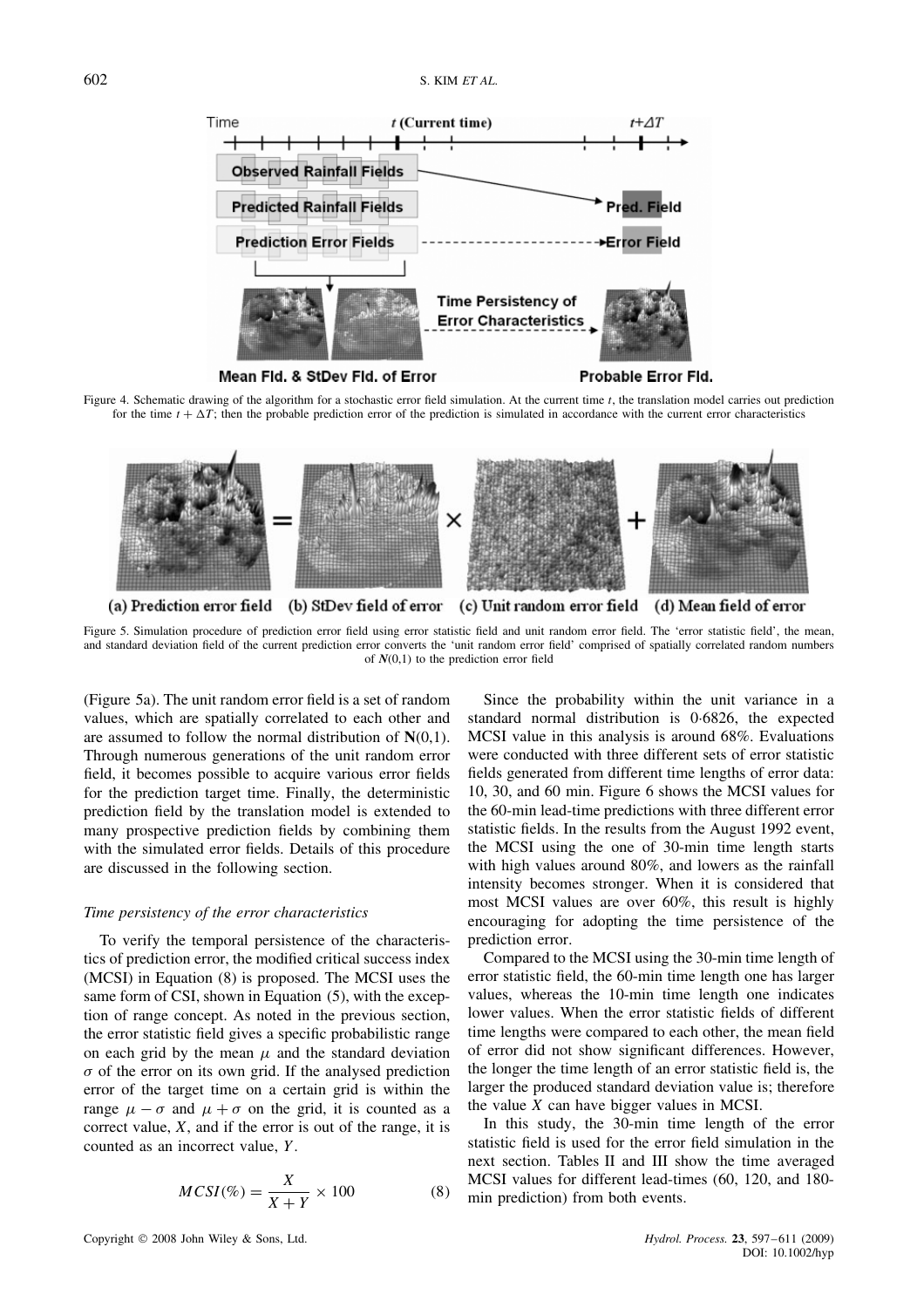

Figure 6. MCSI determined by different durations of error statistic field (ESF), which shows highly encouraging results (over 68%) for adopting the time persistence of the prediction error [from the 60-min prediction of the August 1992 event (left) and the June 1993 event (right)]

Table II. Averaged *MCSI* values from variant prediction leadtimes (August 1992 event, Unit: *%*)

| Lead-time                                | Time lengths to determine error statistics |                  |                  |  |  |
|------------------------------------------|--------------------------------------------|------------------|------------------|--|--|
|                                          | $10 \text{ min}$                           | $30 \text{ min}$ | $60 \text{ min}$ |  |  |
| 60-min prediction                        | 37.88                                      | 53.92            | 64.13            |  |  |
| 120-min prediction<br>180-min prediction | 35.43<br>35.83                             | 50.52<br>50.59   | 60.48<br>60.09   |  |  |

Table III. Averaged *MCSI* values from variant prediction leadtimes (June 1993 event, Unit: *%*)

| Lead-time          | Time lengths to determine error statistics |                  |                  |  |  |
|--------------------|--------------------------------------------|------------------|------------------|--|--|
|                    | $10 \text{ min}$                           | $30 \text{ min}$ | $60 \text{ min}$ |  |  |
| 60-min prediction  | 25.69                                      | 39.46            | 49.95            |  |  |
| 120-min prediction | 21.75                                      | 32.90            | 42.66            |  |  |
| 180-min prediction | 23.30                                      | 34.12            | 42.48            |  |  |

## *Spatially correlated random error field*

The simulation of the unit random error field is on the basis of the decomposition of a matrix that includes spatial correlation characteristics of the prediction error in a covariance matrix form. The matrix is decomposed approximately into its square root matrix with the matrix factorization technique and the Chebyshev polynomials (Davis, 1987; Tachikawa and Shiiba, 2000). Multiplying the square root matrix by a random vector  $N(0,1)$  gives a non-conditional simulation of the unit random error field.

Davis (1987) proved a symmetric matrix **B** that satisfies  $K = BB$  could be found when K is symmetric and positive-definite. The random vector **Y** (in this study, the spatially correlated unit random error) can be written as

$$
Y = B w
$$

Where, **w** is the uncorrelated random vector  $N(0,1)$ . The expected value of the matrix  $YY<sup>T</sup>$  ( $n \times n$ ) is given by

$$
E[YYT] = E[BwwTBT] = BE[wwT]BT
$$

Because **w** is a vector of independent random numbers,  $E[ww^T] = I$ , and thus,

$$
E[YYT] = BIBT = K
$$

Copyright 2008 John Wiley & Sons, Ltd. *Hydrol. Process.* **23**, 597–611 (2009)

The SCCs, which are obtained from the prediction error  $E_a$ , make up the covariance matrix **K**.

$$
K = \begin{bmatrix} scc_0 & scc_1 & scc_2 & \cdots & scc_n \\ scc_1 & scc_0 & scc_1 & \cdots & scc_{n-1} \\ scc_2 & scc_1 & scc_0 & \cdots & scc_{n-2} \\ \vdots & \vdots & \vdots & \ddots & \vdots \\ scc_n & scc_{n-1} & scc_{n-2} & \cdots & scc_0 \end{bmatrix}
$$
 (9)

Equation (9) shows the basic form of the matrix **K**. Under an assumption of ergodicity on scc, the  $\sec j$ is prepared using two error groups, which are  $i$  grids separate from each other within one error field. Since the variation of each  $\sec_i$  does not vary with time (Figure 2f), time averaged  $\sec_i$  from the 30-min time length of error statistic fields is used for the matrix **K** in this study.

The matrix **K** is decomposed into a symmetric matrix **B** approximately by the Chebyshev polynomials. Vector **Y** (or unit random error field), which is a nonconditional simulation of spatially correlated random vectors, can be generated continuously by multiplying the matrix **B** by an uncorrelated random vector **w**.

The error statistic field converts the unit random error field to the error fields as shown in Equation (10):

$$
\begin{bmatrix} E_{s,1} \\ E_{s,2} \\ E_{s,3} \\ \vdots \\ E_{s,n} \end{bmatrix} = \begin{bmatrix} sd_0 & 0 & 0 & \cdots & 0 \\ 0 & sd_1 & 0 & \cdots & 0 \\ 0 & 0 & sd_2 & \cdots & 0 \\ \vdots & \vdots & \vdots & \ddots & \vdots \\ 0 & 0 & 0 & \cdots & sd_n \end{bmatrix}
$$

$$
\begin{bmatrix} y_1 \\ y_2 \\ y_3 \\ \vdots \\ y_n \end{bmatrix} + \begin{bmatrix} m_1 \\ m_2 \\ m_3 \\ \vdots \\ m_n \end{bmatrix}
$$
(10)

Here, the  $m_i$  and sd<sub>i</sub> are the mean and standard deviations of the current prediction error on grid i. The  $y_i$  is the unit random error of the vector **Y**, and the  $E_{s,i}$  is the simulated error for the prediction target time. Equation (10) is a linear equation, thus the spatial correlation structure of **Y**, which is obtained from  $E_a$ , is maintained in  $E_s$ . The form of Equation (10) is identical to Figure 5, and the total grid number of the Miyama radar image is  $80 \times 80$ , thus the *n* in Equation (10) is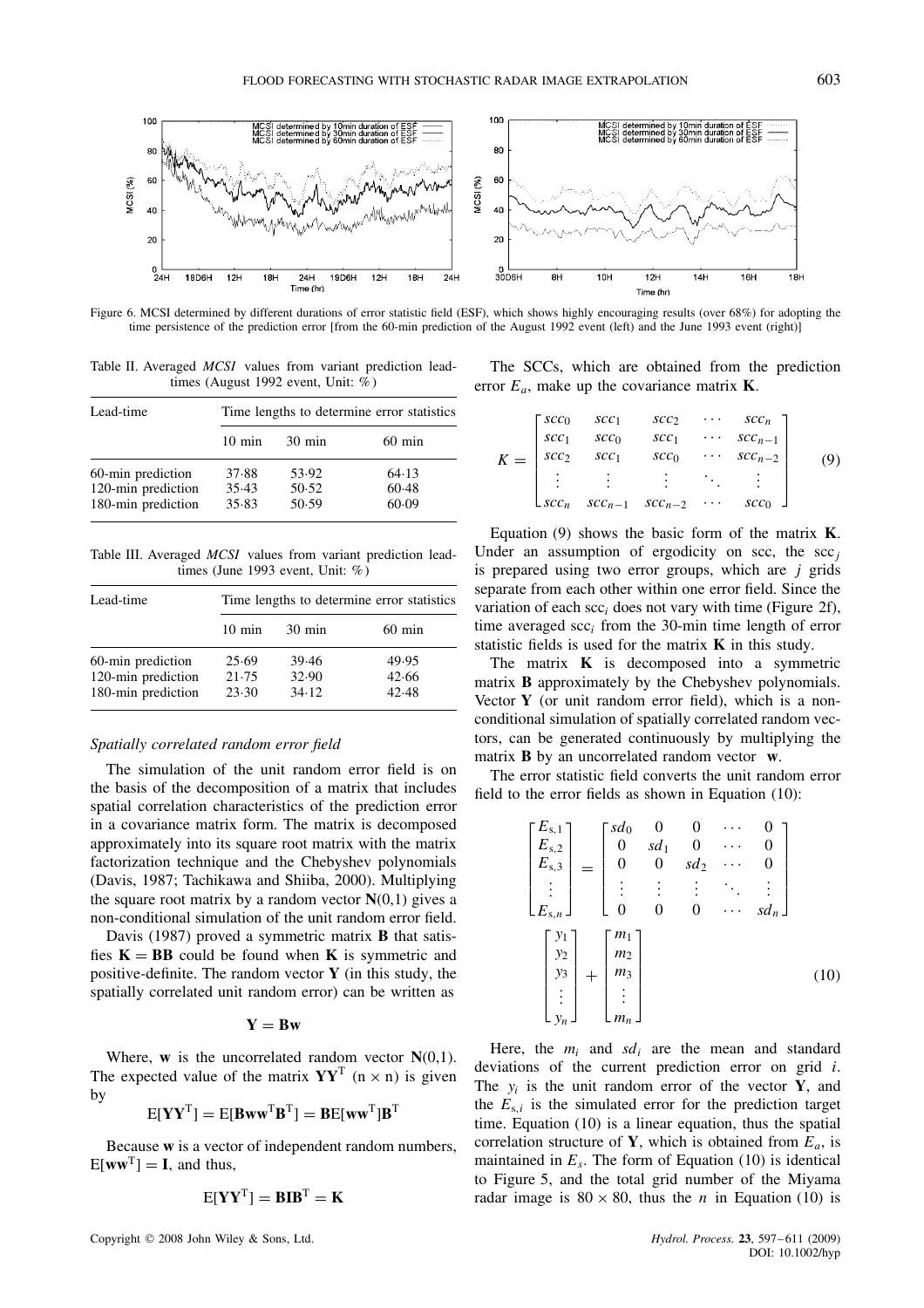6400. Fifty sets of error fields at each time increment were generated for an ensemble simulation.

## *Generation of stochastic prediction fields*

Deterministic predictions from the translation model are extended to many stochastic prediction fields by combining them with the simulated error fields as follows:

$$
R_{s,i} = R_{p,i} + E_{s,i} \qquad (\approx R_{o,i} = R_{p,i} + E_{a,i}) \qquad (11)
$$

where,  $E_{s,i}$  is the simulated prediction error value on grid  $i, R_{p,i}$  is the prediction from the translation model, and  $R_{s,i}$  is the stochastic prediction. Because the simulated prediction error contains the error statistics of the prediction error  $(E_{s,i} \approx E_{a,i})$ , the stochastic prediction can be close to the observed rainfall on the prediction target time  $(R_{s,i} \approx R_{o,i})$ .

Because some values on the simulated error field yield negative values that can be larger than the predicted rainfall values at that point, negative values could occur on the stochastic prediction fields. These negative rainfall values are set to zero, and the same amount of negative values is subtracted from the positive rainfall values so as to keep the total rainfall amount as

$$
R'_{s,i} = R_{s,i}(1+r) \quad \text{(if } R_{s,i} \ge 0.0)
$$
  
= 0.0 \quad \text{(if } R\_{s,i} < 0.0 \text{)} \quad \text{(12)}  
here,  $r = \frac{\sum NegativeR}{\sum PositiveR}$ 

Here, the value  $r$  stands for the ratio of the total negative rainfall amount on each stochastic prediction field to the total positive rainfall amount. The total amount of negative rainfall generally is 10–20% of the total positive rainfall amount; therefore, r varies from  $-0.1$  to  $-0.2$ . In addition to tallying total rainfall amount, this procedure gives a smoothing effect on the stochastic prediction fields, so that it decreases abnormally high prediction values.

# RESULTS AND EVALUATION OF THE STOCHASTIC PREDICTION FIELDS

Spatially averaged rainfall intensities are checked as shown in Figure 7a with the 60-min prediction of the August 1992 event. The intensities from the stochastic prediction fields make a certain range and show similar patterns of intensities in the deterministic prediction. If the bias correction mentioned in the previous section works properly, the stochastic prediction fields should have values that are more accurate. As shown in Figure 7b, the spatial mean of absolute error at each time step from the stochastic prediction have smaller values than the error from the deterministic prediction. The CCs from the stochastic prediction also show improved results in most prediction times (Figure 7c). In most prediction times, the coefficients from the stochastic prediction fields have higher values compared to the values from the deterministic prediction. Yet, the CSI values in Figure 7d do not show a vast difference between the stochastic prediction and the deterministic prediction. Because the error field simulation is on the basis of the most recent prediction results, theoretically, the simulated error field



Figure 7. Verification of stochastic prediction of precipitation (August 1992 event). The stochastic prediction fields show improved accuracy [smaller spatial mean of absolute prediction error (b) and higher correlation coefficient (c)] with its reliability range (d) critical success index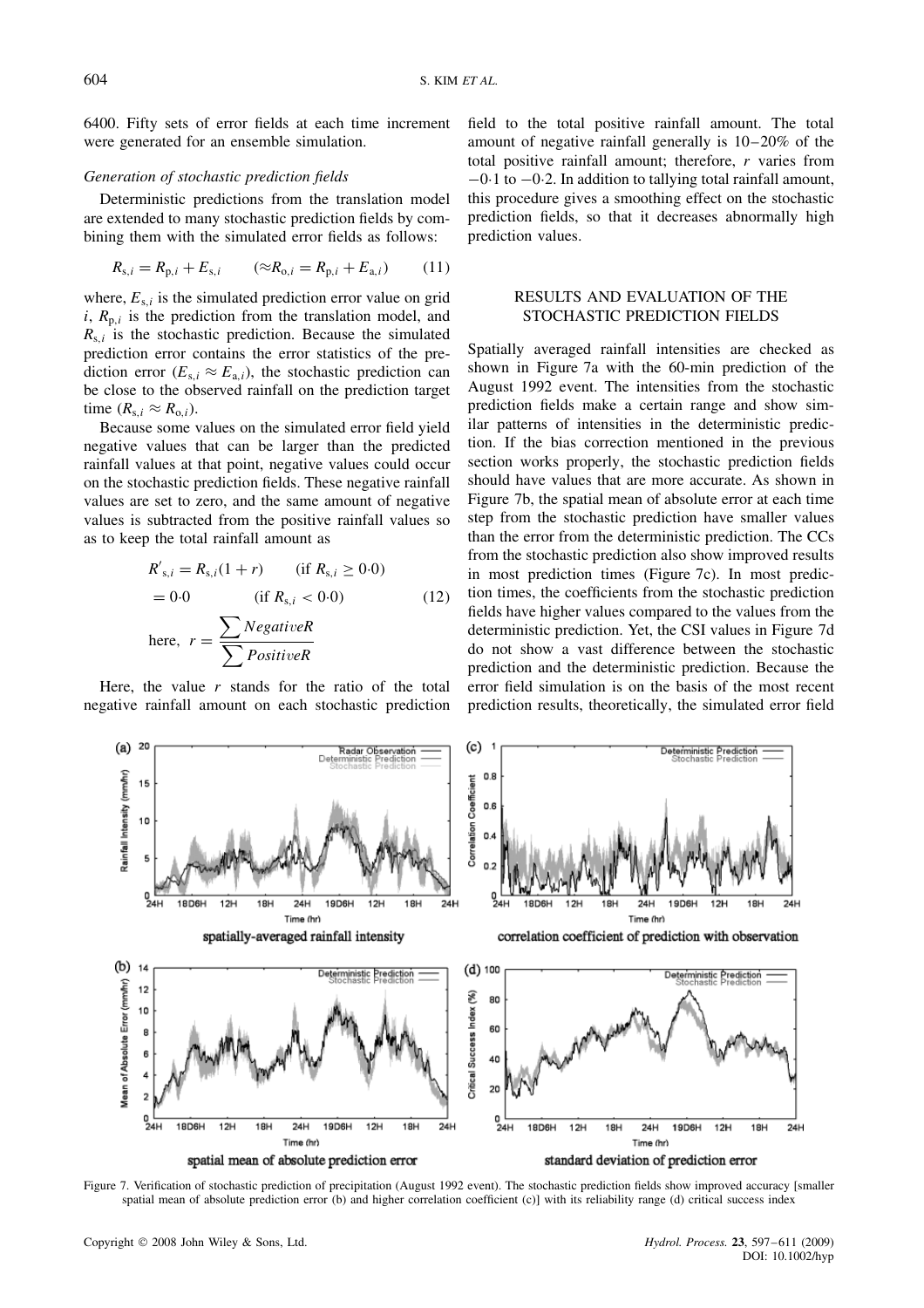contains the same area as the prediction fields, and therefore it does not significantly alter the CSI values. More detailed verification will be discussed in the following sections.

## *Forecast verification*

For an overall forecast verification, several performance indices were adopted, such as accumulated rainfall amounts (ACRAs), root mean square error (RMSE) and mean of absolute error (MAE). Firstly, ACRA is total amount of the observation and prediction (whether it is deterministic or stochastic) given as

$$
ACRA = \sum_{t=1}^{n_t} \left( \frac{1}{n_s} \sum_{s=1}^{n_s} O_{t,s} \right) \quad or
$$
  
= 
$$
\sum_{t=1}^{n_t} \left( \frac{1}{n_s} \sum_{s=1}^{n_s} F_{t,s} \right)
$$
 (13)

where,  $n_s$  and  $n_t$  are the numbers of rainfall grids and time steps.  $O_{t,s}$  and  $F_{t,s}$  are observed and predicted values at time t on point s. Note that the observed values  $O_{ts}$ may be different from the ground gauge observation, since the radar observation used in this study is not adjusted to the ground gauge data. However, this radar observation  $O_{t,s}$  is regarded as the reference rainfall value of the prediction. For the ensemble forecasting results, which has 50 sets of the stochastic prediction field, the mean and standard deviations of the ACRA were calculated, and the minimum as well as maximum of the ACRA values was also examined.

Secondly, the performance indices adopted to obtain a single overall score are RMSE and MAE as expressed in Equations  $(14)$  and  $(15)$ .

$$
RMSE = \frac{1}{n_t} \sum_{t=1}^{n_t} \left( \sqrt{\frac{1}{n_s} \sum_{s=1}^{n_s} (O_{t,s} - F_{t,s})^2} \right) \quad (14)
$$

$$
MAE = \frac{1}{n_t} \sum_{t=1}^{n_t} \left( \frac{1}{n_s} \sum_{s=1}^{n_s} |O_{t,s} - F_{t,s}| \right) \tag{15}
$$

Lastly, time averaged CC and CSI were examined. These are simply the mean of the CC and CSI values' time series for a perspective comparison of variant prediction lead-time.

$$
MCC = \frac{1}{n_t} \sum_{t=1}^{n_t} CC_t
$$
 (16)

$$
MCSI = \frac{1}{n_t} \sum_{t=1}^{n_t} CSI_t
$$
 (17)

For an ensemble simulation result, which has fifty stochastic predictions, mean of RMSE, MAE, MCC and MCSI values are calculated and compared with the values from the deterministic prediction.

#### *Verification results and discussion*

Figure 8 and Table IV show the comparison of ACRA values of observation, deterministic and stochastic prediction from the variant prediction lead-time of the August 1992 event. Better results having closer ACRA value to the observed one are marked with bold character in Table IV. In the figure, ACRA value of the observation is presented with a solid line parallel with the  $x$ -axis, which represents the prediction lead-time. The ACRA values from the deterministic and stochastic prediction are expressed with points and error-bars.

The ACRA values from the deterministic prediction decrease as prediction lead-time get longer, showing some differences to the observed one. The reason of the decrease can be found in the simulation behaviour of the translation model. When the model performs a simulation, the optimized  $u$  and  $v$  vectors transfer the current rain bands, and therefore some rainfall area is located outside of the radar range at the prediction target time. In addition, because new rain band that comes in the radar range during the simulation is not counted in the prediction results, the deterministic prediction shows a trend of decreasing rainfall area as well as the ACRA values. However, the error field simulation of this study incorporates the information of the newly added rain bands, and as a result, the stochastic prediction shows relatively steady ACRA values regardless of the prediction lead-time.

The reliability range of the stochastic forecasting (whether the standard deviation, or the maximum and minimum values) clearly expresses the uncertainty of the forecasted values; the larger the prediction lead-time is extended, the wider the range becomes.

Figure 9 and Table V show the comparison of ACRA values from the June 1993 event. In the figure, ACRA values of the deterministic prediction show a larger discrepancy to the observation as the lead-time is longer. While the mean values of the stochastic prediction also show some discrepancy to the one from the radar observation, the range of the stochastic prediction successfully encompasses the observation values.



Figure 8. Accumulated rainfall amounts (ACRA) for August 1992 event (high rainfall intensity). The stochastic prediction shows relatively steady ACRA values regardless of the prediction lead-time, and the reliability range (the standard deviation, or the maximum and minimum values) clearly expresses the uncertainty of the forecasting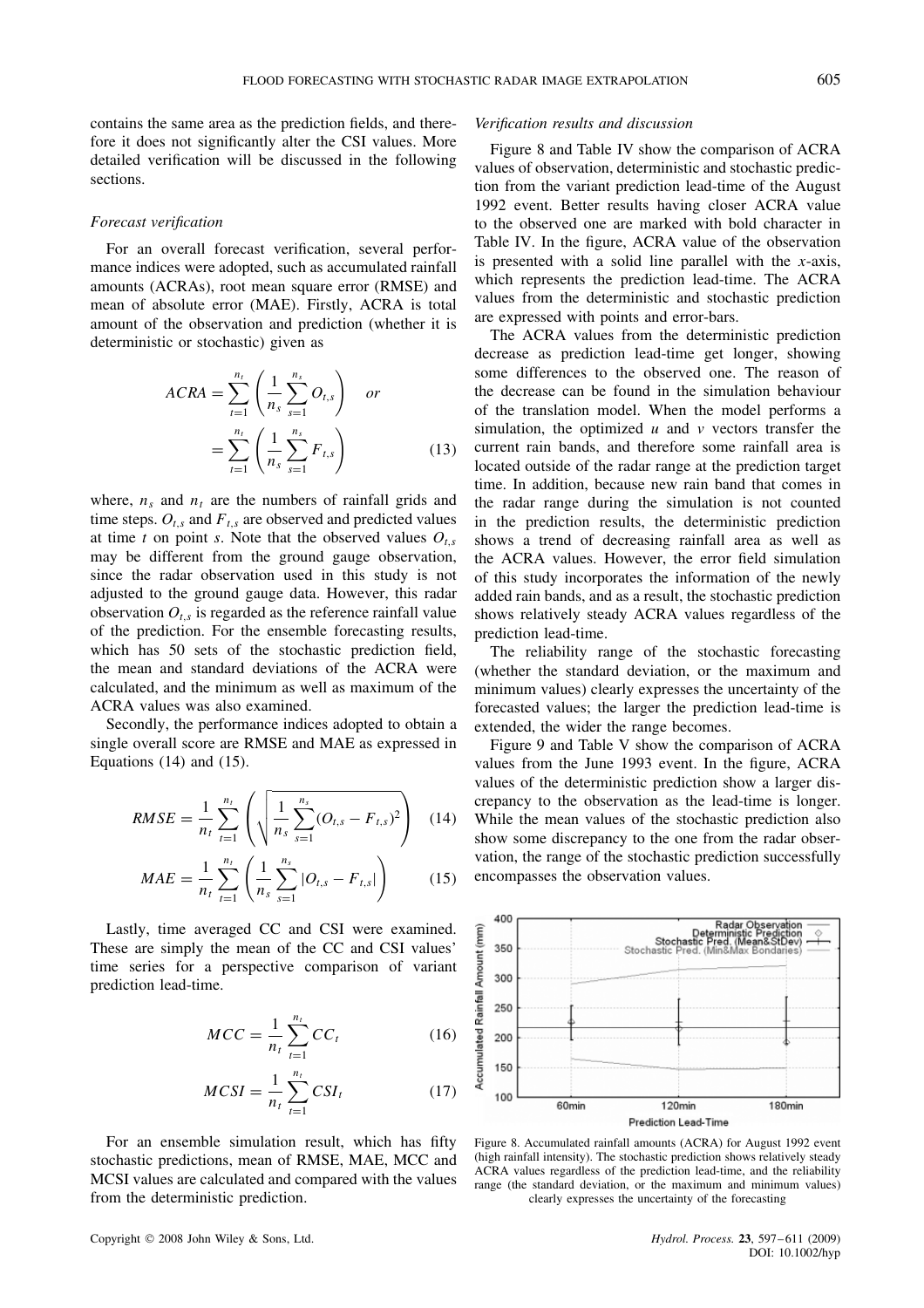Table IV. Accumulated rainfall amount (ACRA) values (August 1992 event, Unit: *mm/h*)

| Lead-time                                | Observation      | Deterministic prediction | Stochastic prediction                    |                                              |
|------------------------------------------|------------------|--------------------------|------------------------------------------|----------------------------------------------|
|                                          |                  |                          | $Mean \pm StDev$                         | $Min \sim Max$                               |
| 60-min prediction                        | 217.38           | 226.64                   | $224.79 \pm 28.51$                       | $165.09 \sim 290.06$                         |
| 120-min prediction<br>180-min prediction | 217.38<br>217.38 | 215.94<br>192.17         | $226.29 \pm 38.29$<br>$228.97 \pm 39.74$ | $147.15 \sim 314.78$<br>$149.04 \sim 321.40$ |



Figure 9. Accumulated rainfall amounts comparison for June 1993 event (low rainfall intensity). While the mean values of the stochastic prediction show some discrepancy to the radar observation, the ranges of the stochastic prediction encompass the observation values

Tables VI and VII show the RMSE and MAE from the variant forecast lead-times of the August 1992 event and June 1993 event. The values for the 'stochastic' in the table are averaged values from the 50 sets of stochastic prediction results. The August 1992 event clearly illustrates that the stochastic prediction gives much smaller error values than the deterministic prediction in all leadtimes. Furthermore, both scoring values become larger for longer lead-times, which show higher uncertainty for longer lead-time predictions. On the other hand, the June 1993 event resulted in better values for the deterministic prediction than for the stochastic prediction. This may be because the June 1993 event has low rainfall intensities and therefore, the stochastic predictions are much more influenced by the negative rainfall handling during the stochastic prediction field simulation. However, undefined spatial and/or temporal characteristics in a certain rainfall pattern can be there during the June 1993 event and therefore, more detailed study with various event types is required in order to generalize the proposed stochastic prediction method.

The mean of correlation coefficient (MCC) and MCSI for the August 1992 event and June 1993 event are respectively presented in Tables VIII and IX. The values for the 'stochastic' in the table are averaged values from

Table V. Accumulated rainfall amount (ACRA) values (June 1993 event, Unit: *mm/h*)

|                    | Observation | Deterministic prediction |                  | Stochastic prediction |
|--------------------|-------------|--------------------------|------------------|-----------------------|
|                    |             |                          | $Mean \pm StDev$ | $Min \sim Max$        |
| 60-min prediction  | 35.14       | 34.81                    | $36.88 \pm 2.30$ | $31.97 \sim 42.28$    |
| 120-min prediction | 35.14       | 32.01                    | $40.98 \pm 3.85$ | $32.85 \sim 49.97$    |
| 180-min prediction | 35.14       | 26.42                    | 39.06 $\pm$ 4.67 | $29.39 \sim 50.06$    |

| Table VI. Root mean square error (RMSE) and mean of absolute error (MAE) (August 1992 event, Unit: mm/h) |  |  |  |  |
|----------------------------------------------------------------------------------------------------------|--|--|--|--|
|----------------------------------------------------------------------------------------------------------|--|--|--|--|

| Lead-time          | <b>RMSE</b>   |            | MAE           |            |
|--------------------|---------------|------------|---------------|------------|
|                    | Deterministic | Stochastic | Deterministic | Stochastic |
| 60-min prediction  | 12.97         | $11-50$    | 5.96          | 5.36       |
| 120-min prediction | 14.01         | 12.17      | 6.60          | 5.86       |
| 180-min prediction | 14.06         | 12.59      | 6.58          | 6.19       |

Table VII. Root mean square error (RMSE) and mean absolute error (MAE) (June 1993 event, Unit: *mm/h*)

| Lead-time          | <b>RMSE</b>   |            | MAE           |            |
|--------------------|---------------|------------|---------------|------------|
|                    | Deterministic | Stochastic | Deterministic | Stochastic |
| 60-min prediction  | 5.22          | 5.25       | 3.26          | 3.35       |
| 120-min prediction | 5.33          | 5.38       | 3.36          | 3.48       |
| 180min prediction  | 5.41          | 5.42       | 3.41          | 3.47       |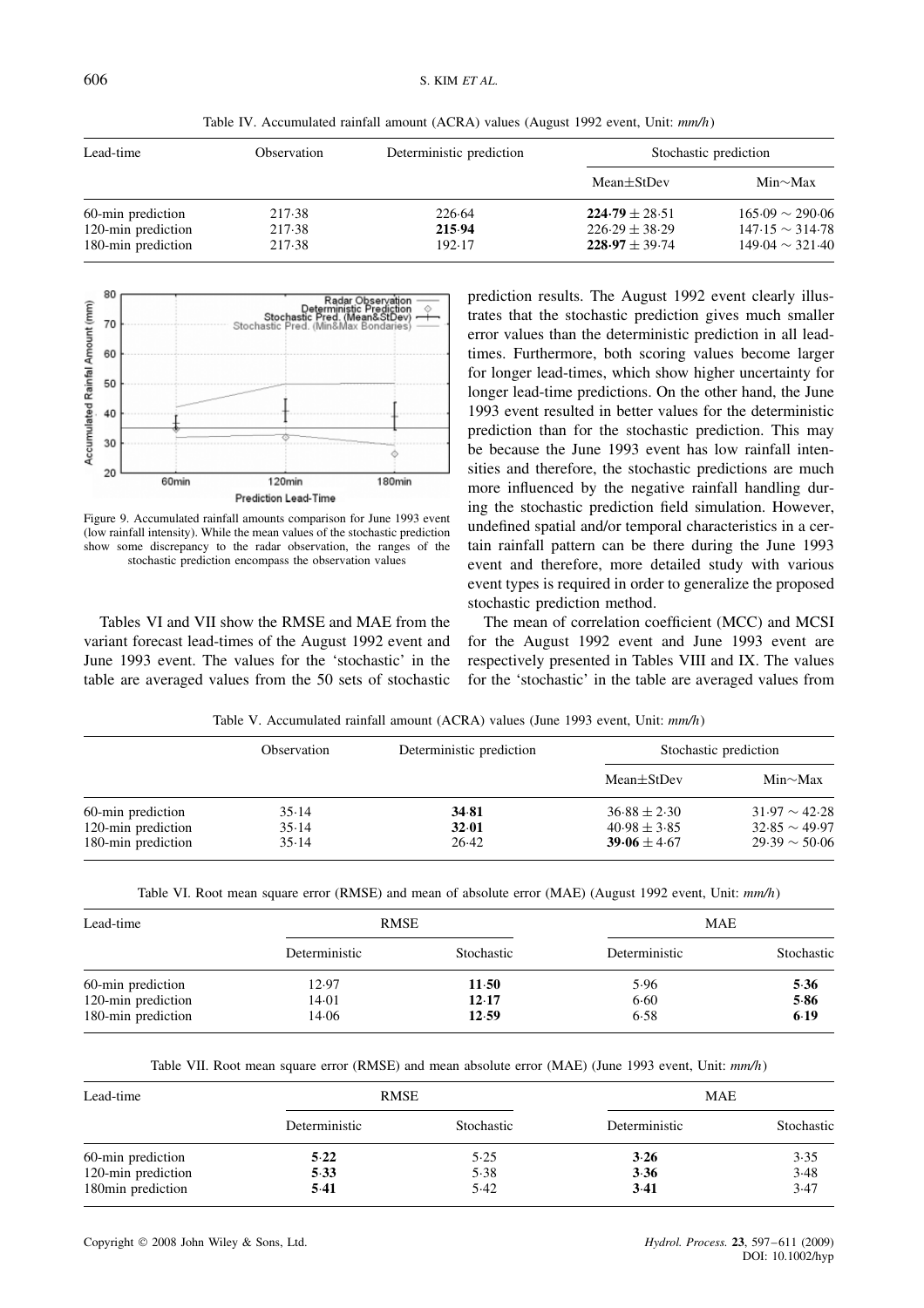| Lead-time           | <b>MCC</b>    |            | $MCSI$ (%)    |            |
|---------------------|---------------|------------|---------------|------------|
|                     | Deterministic | Stochastic | Deterministic | Stochastic |
| 60-min prediction   | 0.164         | 0.252      | 50.5          | 49.1       |
| 120-min prediction  | 0.063         | 0.173      | 42.1          | 46.6       |
| 180-min prediction. | 0.052         | 0.143      | 36.6          | 45.7       |

Table VIII. Mean correlation coefficient (MCC) and mean critical success index (MCSI) values comparison (August 1992 event)

Table IX. Mean correlation coefficient (MCC) and mean critical success index (MCSI) values comparison (June 1993 event)

| Lead-time          | <b>MCC</b>    |            | $MCSI$ (%)    |            |
|--------------------|---------------|------------|---------------|------------|
|                    | Deterministic | Stochastic | Deterministic | Stochastic |
| 60-min prediction  | 0.216         | 0.229      | 74.03         | 69.45      |
| 120-min prediction | 0.090         | 0.123      | 65.15         | 66.73      |
| 180-min prediction | 0.070         | 0.072      | 56.51         | 64.86      |

the 50 sets of stochastic prediction results. From both the tables, the values represent that stochastic prediction gives improved accuracy compared to the deterministic predictions while the accuracy decreases as prediction lead-time gets longer.

## ENSEMBLE RUNOFF SIMULATION WITH A DISTRIBUTED HYDROLOGIC MODEL

## *Model introduction*

For real-time flood forecasting, there has been considerable interest in utilizing weather radar and distributed hydrologic models, as it can provide continuous spatiotemporal measurements and outputs that are immediately available at any location in a catchment. From a hydrological point of view, runoff responses of forecasted rainfall throughout a hydrologic system are valuable information for checking the validity of the input data during operational usage. This study assesses the validity of stochastic prediction fields using a distributed hydrologic model, which is developed for the Yodo-River basin located in the Miyama radar observation range.

The Yodo-River model (Sayama *et al*., 2006) used here solves kinematic wave equations for both subsurface flow and surface flow using the Lax-Wendroff scheme. Discharge and water depth diffuse node to node according to a predefined routine order, which is determined in accordance with Digital Elevation Model (DEM) and river channel network data. The eight-direction flow map is prepared for defining the routing order for water flow diffusion as shown in Figure 10. One characteristic of the Yodo-River model is a specific stage-discharge relationship, which incorporates saturated and unsaturated flow mechanisms as Equation (18):

$$
q(h) = \begin{cases} v_{\rm c}d_{\rm c}(h/d_{\rm c})^{\beta}, (0 \le h < d_{\rm c}) \\ v_{\rm c}d_{\rm c} + v_{\rm a}(h - d_{\rm c}), (d_{\rm c} \le h < d_{\rm s}) \\ v_{\rm c}d_{\rm c} + v_{\rm a}(h - d_{\rm c}) + \alpha(h - d_{\rm s})^{m}, (d_{\rm s} \le h) \end{cases}
$$
(18)

In the equation, when water depth  $h$  is less than the depth of the capillary pore layer  $d_c$  ( $0 \leq h < d_c$ ), flow



Figure 10. Flow direction map included in the Yodo-River model. Using the Kinematic wave equation, discharges and water depths diffuse node to node according to a predefined routing order, which is determined in accordance with DEM and river channel network data

is described by Darcy's law with a degree of saturation  $(h/d_c)^\beta$  and a saturated velocity  $v_c (= k_c \times i)$ . Here,  $\beta$  is the degree of saturation ratio,  $k_c$  is saturated hydraulic conductivity in the capillary layer, and  $i$  is the slope gradient. If h increases ( $d_c \leq h < d_s$ ), the velocity of flow from the non-capillary pore layer is expressed as  $v_a$  (=  $k_a \times i$ ), where  $k_a$  is the saturated hydraulic conductivity in the non-capillary layer. When the water depth is greater than that of the soil layer  $(d_s \leq h)$ , overland flow is added using Manning's resistance law using  $\alpha = i^{1/2}/n$ ,  $m = 5/3$  and the roughness coefficient n.

Model parameters in the stage–discharge relationship are  $d_c, d_s, k_c, k_s$  and n, and  $\beta$  (=  $v_a/v_c$ ) is determined by the continuity condition on the wave celerity. This specific stage-discharge relationship characterizes the model and as a result, each cell has its own stagedischarge relationship determined by topography, land use, and soil type (Tachikawa *et al*., 2004). Details on the Yodo-River model are given by Sayama et al. (2006).

## *Simulation methodology*

The runoff simulation is carried out in three different catchments located within the observation range of the Miyama radar: Ootori (156 km<sup>2</sup>), Ieno (476 km<sup>2</sup>)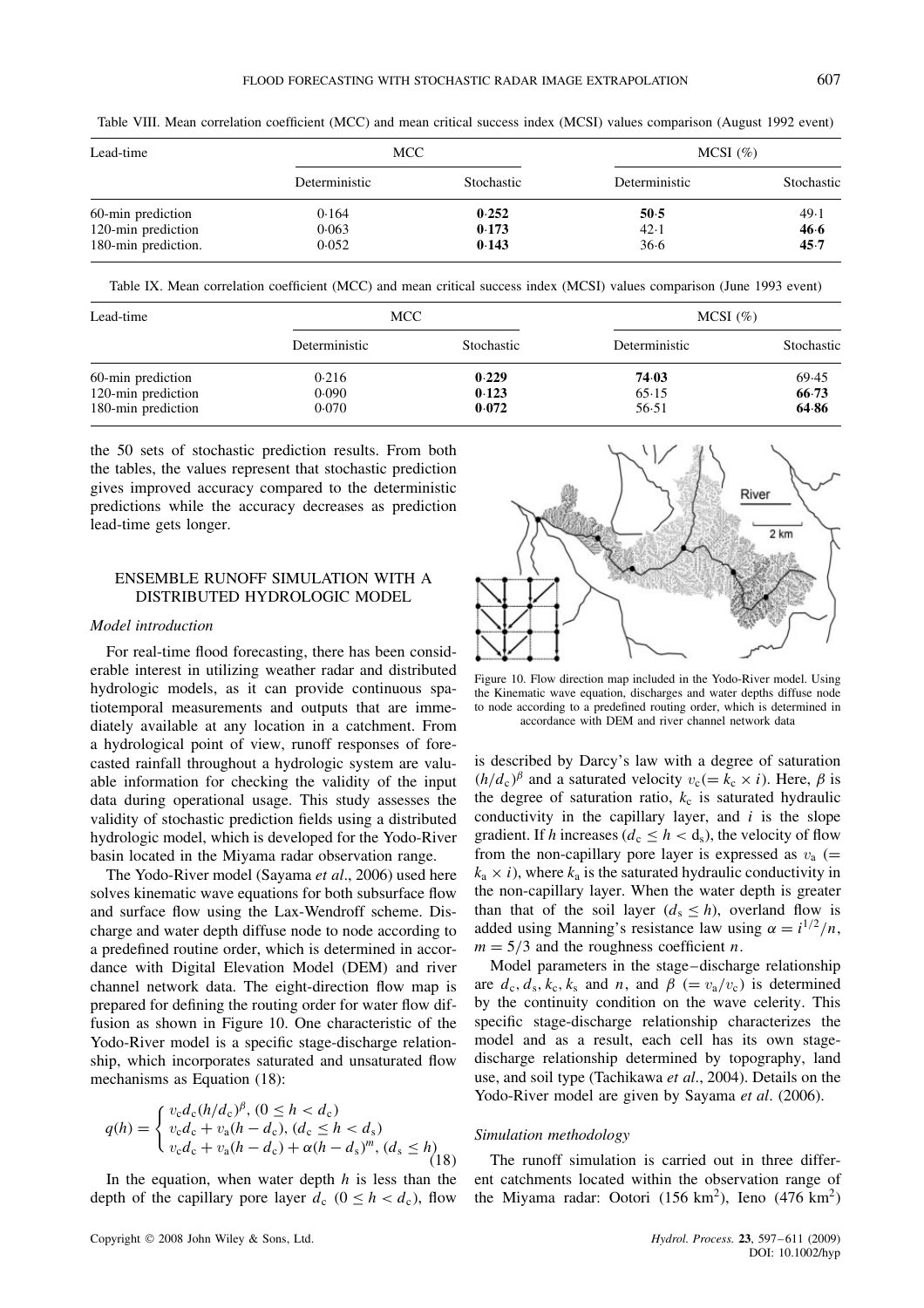and Kamo  $(1469 \text{ km}^2)$  (Figure 1). The parameters were calibrated prior to performing the ensemble runoff simulation, using the Miyama radar observation and observed discharge data for each outlet. The purpose of this runoff simulation is to examine the accuracy and reliability range of the stochastic rainfall prediction from a hydrological point of view. Thus, the discharge simulated using the deterministic prediction and the ensemble discharge using the stochastic prediction is compared.

For each lead-time prediction from both events, the 50 sets of stochastic prediction fields generate an ensemble runoff simulation through the distributed hydrologic model. Each stochastic prediction field among the 50 sets of input data was assigned to each runoff simulation independently. Firstly, preliminary simulation was conducted with the observed rainfall data until 00 : 00 h on August 18 for the August 1992 event and until 06 : 00 h on June 30 for the June 1993 event. The deterministic and stochastic prediction data were inputted after the abovementioned times. The ensemble simulation was carried out until 00 : 00 h on August 20 (August 1992 event)

and until 18 : 00 h on June 30 (June 1993 event). After those periods, the observed rainfall data were equally set to every 50-ensemble simulations, and the simulation was shortly continued in order to observe the remaining effect of the input rainfall on the runoff. The rainfall data, whether observed or predicted, were given every 5 min for the distributed hydrologic model, which produced a hydrograph every 10 min.

## *Runoff simulation results and discussion*

Figure 11 shows the ensemble runoff simulation results (60-min prediction) in the August 1992 event and the June 1993 event respectively, for all three subject basins: Ootori  $(156 \text{ km}^2)$ , Ieno  $(476 \text{ km}^2)$  and Kamo  $(1469 \text{ km}^2)$ . The black thick line stands for the discharge from the observed radar rainfall, which is the reference discharge regarded as the actual value. The thick grey line represents the discharge from the original deterministically predicted rainfall, and the 50 thin grey lines show each discharge from the stochastic prediction fields.



Figure 11. Discharge hydrograph from the radar observation, deterministic, and stochastic prediction [using 60-min prediction rainfall data of August 1992 event (left) and June 1993 event (right)]. Fifty hydrographs from the stochastic rainfall data produce an improved ensemble simulation of discharges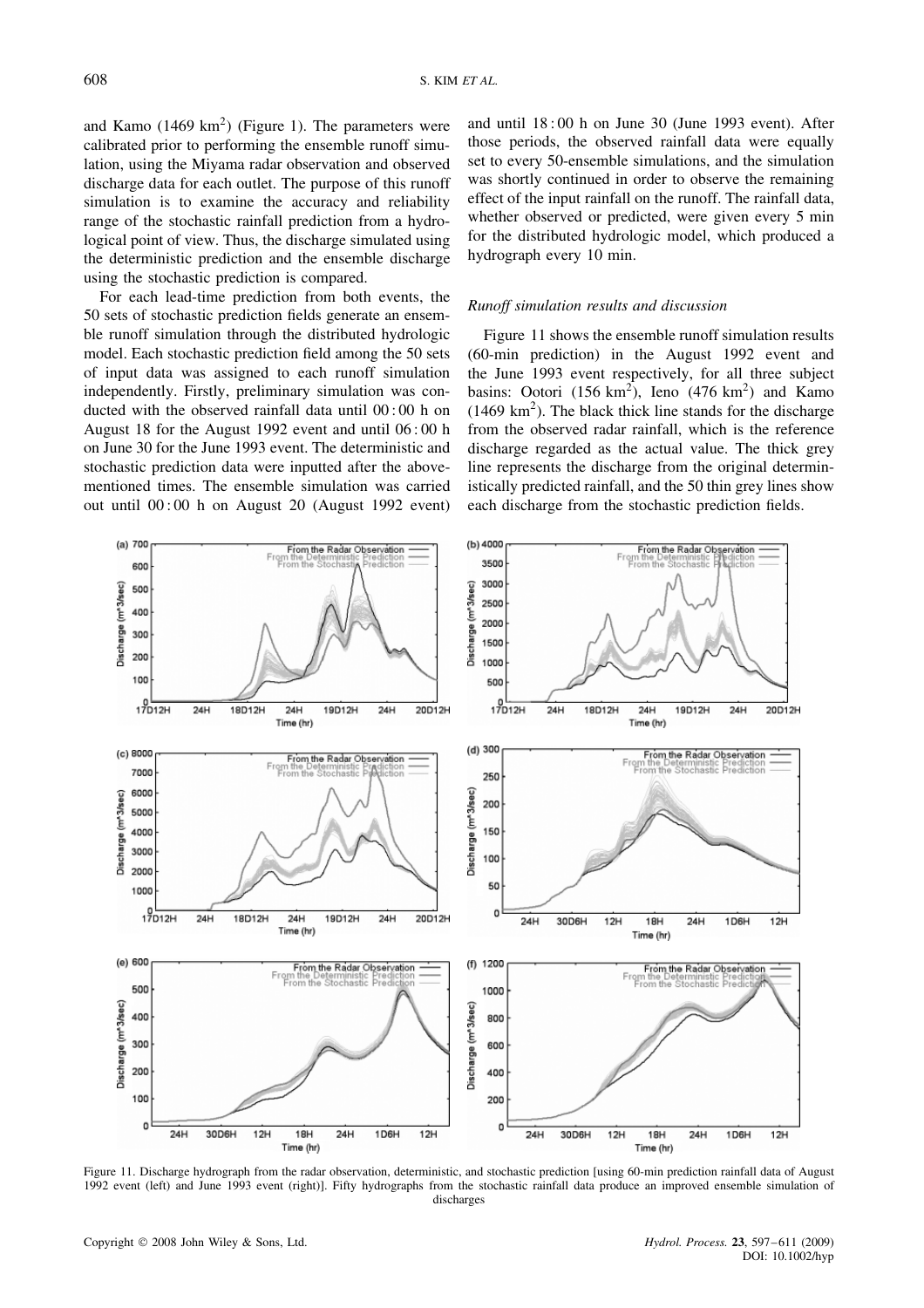In the results of the August 1992 event (Figure 11a, b and c), the discharges from the stochastic rainfall data show closer values to the reference discharges, suggesting that the prediction accuracy of the stochastic prediction has improved. The ensemble simulation using the stochastic rainfall prediction clearly shows the improved prediction accuracy with the reduced discharge compared to the output from the deterministic rainfall data. While the forecast accuracy improvement is encouraging, it is hard to determine whether the band, which stands for the reliability range of the stochastic prediction, is acceptable. In the case of the June 1993 event (Figure 11d, e and f), the ensemble runoff simulation results do not show clear improvement compared to the discharges from the deterministic prediction. As discussed in the forecast verification section, the June 1993 event has low rainfall intensities and the accuracy improvement through the error simulation may not work properly for this event.

Note that the runoff simulation results were given by the continuous application of the stochastic prediction data; therefore, the discharge output accumulated the prediction error. In practical application of real-time rainfall forecasting, the rainfall input data will be given in accordance with the most updated forecast for each leadtime; therefore the accumulated prediction error will not be included in the discharge output.

For an overall comparison of the runoff simulation, peak discharges of each case from both events are extensively examined, and those values are presented in Tables X and XI. In the case of the August 1992 event, the peak discharges form the deterministic prediction give variant values showing large overestimation in most cases. However, the stochastic prediction using the error simulation model decreases the overestimation of discharge in most cases. The closer values that stand for accuracy improved results are marked using bold characters in those tables.

In the results from the June 1993 event (Table XI), about half of the runoff simulation results using the stochastic rainfall data do not produce positive results with a reasonable reliability range. For Ieno and Kamo basins, the deterministic prediction already provides highly accurate peak discharge values, and the ensemble forecasting using the stochastic rainfall data fails to offer much more accurate and reasonable reliability. This result may be because of a certain characteristic in the June 1993 event as mentioned in the earlier section including low rainfall intensities.

The ACRA values are calculated using the rainfall data on each testing basin, and the values are presented in Tables XII and XIII. The ACRA values of each basin have similar patterns to the earlier analysis using the overall rainfall amount within the radar range; the values from the stochastic rainfall data provide not only improved results but also an improved reliability range. The ACRA in the August 1992 event is rather large when

| Basin                       | Prediction lead-time | Observation | Deterministic prediction | Stochastic prediction |                      |
|-----------------------------|----------------------|-------------|--------------------------|-----------------------|----------------------|
|                             |                      |             |                          | Mean                  | $Min \sim Max$       |
| Ootori $(156 \text{ km}^2)$ | $60$ min             | $610-3$     | 358.9                    | 432.1                 | $378.0 \sim 520.3$   |
|                             | $120$ min            | $610-3$     | 913.4                    | 622.5                 | $542.7 \sim 694.3$   |
|                             | $180$ min            | 610.3       | 1096.2                   | 866.9                 | $664.1 \sim 1040.3$  |
| Ieno $(476 \text{ km}^2)$   | $60$ min             | 1426.7      | 3838.6                   | 2108.4                | $1882.5 \sim 2348.5$ |
|                             | $120$ min            | 1426.7      | 2534.7                   | 1947.4                | $1728.6 \sim 2175.2$ |
|                             | 180 min              | 1426.7      | 454.3                    | 1259.9                | $1095.5 \sim 1463.2$ |
| Kamo $(1469 \text{ km}^2)$  | $60$ min             | $3836-1$    | 7362.8                   | 4474.8                | $4063.2 \sim 4743.4$ |
|                             | $120$ min            | $3836-1$    | 7271.0                   | 5385.6                | $4939.0 \sim 6034.5$ |
|                             | $180$ min            | $3836-1$    | 4470.3                   | 4718.8                | $4343.5 \sim 5271.2$ |
|                             |                      |             |                          |                       |                      |

Table X. Peak discharge comparison of August 1992 event (Unit:  $m^3/s$ )

Table XI. Peak discharge comparison of June 1993 event (Unit:  $m^3/s$ )

| Basin                       | Prediction lead-time | Observation | Deterministic prediction |        | Stochastic prediction |  |
|-----------------------------|----------------------|-------------|--------------------------|--------|-----------------------|--|
|                             |                      |             |                          | Mean   | $Min \sim Max$        |  |
| Ootori $(156 \text{ km}^2)$ | $60$ min             | 181.8       | 190.2                    | 218.6  | $191.5 \sim 265.3$    |  |
|                             | $120$ min            | 181.8       | $120-7$                  | 201.2  | $179.0 \sim 228.1$    |  |
|                             | $180$ min            | 181.8       | 111.3                    | 188.9  | $161.6 \sim 213.1$    |  |
| Ieno $(476 \text{ km}^2)$   | $60$ min             | 496.2       | 484.3                    | 504.6  | $487.4 \sim 527.3$    |  |
|                             | $120$ min            | 496.2       | 479.2                    | 552.2  | $538.5 \sim 569.4$    |  |
|                             | $180$ min            | 496.2       | 430.3                    | 501.5  | $481.5 \sim 522.9$    |  |
| Kamo $(1469 \text{ km}^2)$  | $60 \text{ min}$     | 1073.6      | 1067.2                   | 1104.5 | $1087.2 \sim 1131.2$  |  |
|                             | $120$ min            | 1073.6      | 1043.8                   | 1190.5 | $1162.9 \sim 1218.6$  |  |
|                             | $180$ min            | 1073.6      | 918.0                    | 1083.2 | $1052.9 \sim 1112.5$  |  |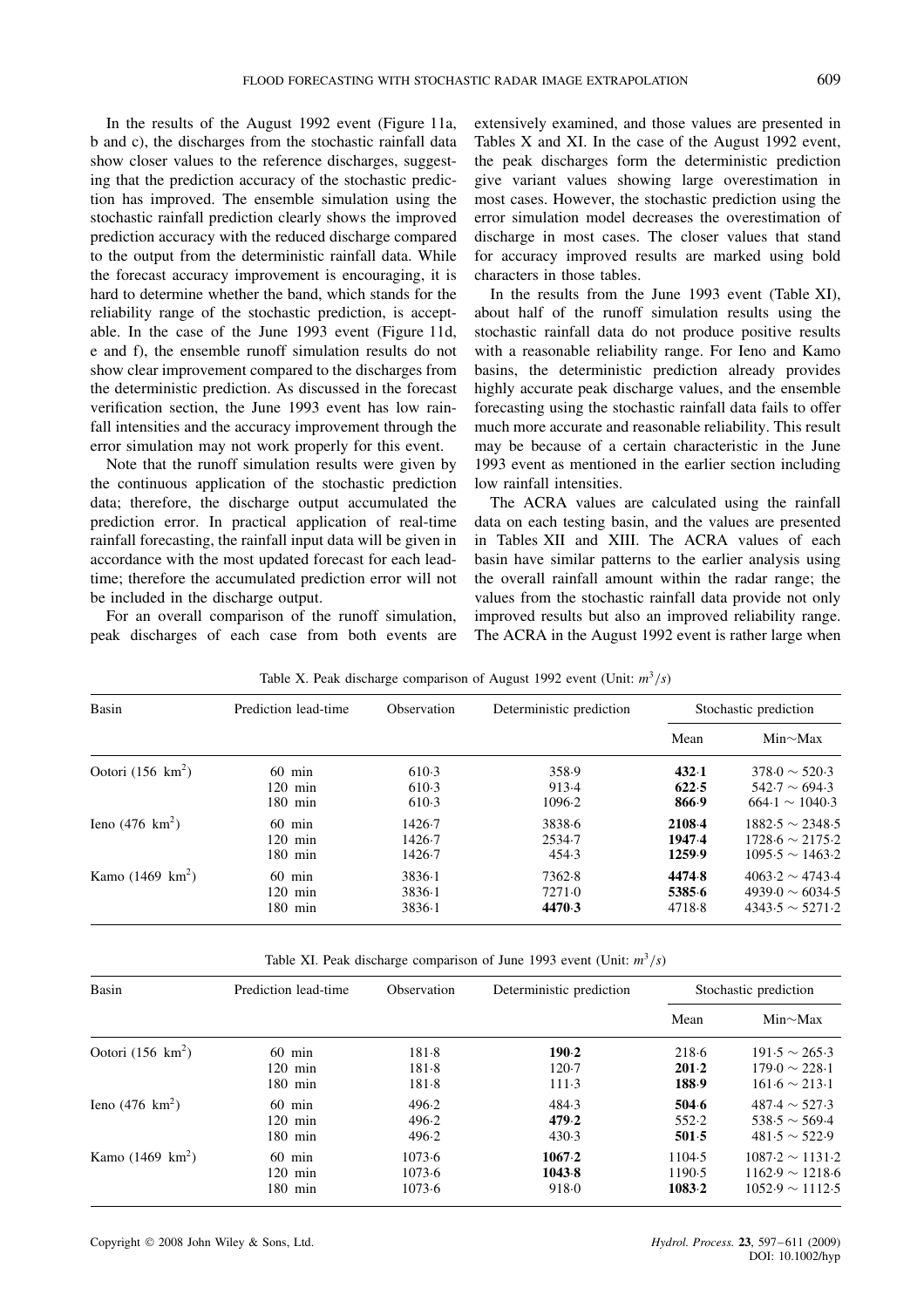Table XII. Accumulated rainfall amount (ACRA) values on each basin (August 1992 event, Unit: *mm/h*)

| Basin                       | Prediction lead-time | Observation | Deterministic prediction | Stochastic prediction |                    |
|-----------------------------|----------------------|-------------|--------------------------|-----------------------|--------------------|
|                             |                      |             |                          | $Mean \pm StDev$      | $Min \sim Max$     |
| Ootori $(156 \text{ km}^2)$ | $60$ min             | 273.2       | 341.6                    | $331.3 \pm 24.2$      | $284.7 \sim 376.8$ |
|                             | $120$ min            | 273.2       | 442.8                    | $357.9 \pm 27.0$      | $281.0 \sim 416.5$ |
|                             | $180$ min            | 273.2       | 593.8                    | $459.3 \pm 30.9$      | $390.7 \sim 507.0$ |
| Ieno $(476 \text{ km}^2)$   | $60$ min             | 362.7       | 818.9                    | $487.5 \pm 27.2$      | $424.4 \sim 537.7$ |
|                             | $120$ min            | 362.7       | 437.3                    | $413.4 \pm 26.4$      | $350.4 \sim 477.4$ |
|                             | $180$ min            | 362.7       | 80.0                     | 300.3 $\pm$ 18.9      | $258.4 \sim 352.1$ |
| Kamo $(1469 \text{ km}^2)$  | $60$ min             | 319.6       | 574.4                    | $389.2 \pm 14.7$      | $357.8 \sim 418.4$ |
|                             | $120$ min            | 319.6       | 533.5                    | $387.4 \pm 18.9$      | $340.5 \sim 421.1$ |
|                             | $180$ min            | 319.6       | 238.9                    | $312.4 \pm 13.3$      | $258.9 \sim 336.4$ |

Table XIII. Accumulated rainfall amount (ACRA) values on each basin (June 1993 event, Unit: *mm/h*)

| Basin                       | Prediction lead-time | Observation | Deterministic prediction | Stochastic prediction |                  |
|-----------------------------|----------------------|-------------|--------------------------|-----------------------|------------------|
|                             |                      |             |                          | $Mean \pm StDev$      | $Min \sim Max$   |
| Ootori $(156 \text{ km}^2)$ | $60$ min             | 58.2        | 55.2                     | $60.5 \pm 7.1$        | $46.1 \sim 80.2$ |
|                             | $120$ min            | 58.2        | 27.6                     | $51.1 \pm 6.0$        | $39.9 \sim 66.0$ |
|                             | $180$ min            | 58.2        | 39.7                     | $63.2 \pm 7.9$        | $48.5 \sim 88.1$ |
| Ieno $(476 \text{ km}^2)$   | $60$ min             | 41.5        | 50.0                     | $53.8 \pm 3.1$        | $47.5 \sim 60.2$ |
|                             | $120$ min            | 41.5        | 53.0                     | $62.1 \pm 3.5$        | $54.0 \sim 71.6$ |
|                             | $180$ min            | 41.5        | 44.4                     | $59.0 \pm 4.5$        | $45.4 \sim 68.0$ |
| Kamo $(1469 \text{ km}^2)$  | $60$ min             | 41.7        | 51.4                     | $54.2 \pm 2.3$        | $50.3 \sim 60.6$ |
|                             | $120$ min            | 41.7        | 47.1                     | $58.7 \pm 2.9$        | $49.9 \sim 63.5$ |
|                             | 180 min              | 41.7        | 36.8                     | $54.7 \pm 3.5$        | $47.8 \sim 62.1$ |

considering that it is within two days' accumulation, while the amount in the June 1993 event is small. The proposed algorithm for the stochastic forecasting of precipitation has some possibility to work more properly when there is a severe rainfall event, which is more practical for the purpose of flood forecasting.

#### CONCLUSIONS

For forecast accuracy improvement and ensemble flood forecasting with an external error consideration, this study introduced ensemble rainfall forecasting using a stochastic error field simulation along with a runoff simulation using a distributed hydrologic model. The proposed algorithm is for offering probable variation of the deterministic prediction results from the extrapolation model, as well as for improving its forecast accuracy.

The translation model predicted the radar rainfall field, and the prediction error structure was thus spatially and temporally analysed. The random error fields were simulated using the error structure, the stochastic prediction field, which is the combination of the deterministic rainfall and the simulated error, was generated, and its stochastic validity was examined. The stochastic prediction fields not only gave probable reliability with variant form of rainfall fields but also improved the accuracy of the deterministic prediction.

The validation of the stochastic prediction fields was completed from two different perspectives: checking the performance of the rainfall prediction using various indexes, and comparing hydrographs simulated through a distributed hydrologic model. Firstly, for an overall forecast verification, several performance indices, such as ACRA, RMSE and MAE were adopted. From the ACRA testing, the reliability ranges of the ensemble forecasting using stochastic rainfall data clearly expressed the uncertainty of the forecasted values; the greater the prediction lead-time is extended, the wider the range becomes. RMSE and MAE indices also demonstrate accuracy improvement from the stochastic prediction.

Secondly, the ensemble runoff simulation with the Yodo-River model verified the hydrologic effectiveness of the stochastic prediction fields. While the ensemble runoff simulation using the stochastic rainfall data showed highly encouraging results, the reliability range of the stochastic prediction needs to be more carefully verified on the basis of various event types in order to confirm the proposed ensemble forecasting method.

#### **REFERENCES**

Bellon A, Austin GL. 1984. The accuracy of short-term radar rainfall forecasts. *Journal of Hydrology* **70**: 35–49.

Collier CG, Krzysztofowicz R. 2000. Preface: Quantitative precipitation forecasting. *Journal of Hydrology* **239**: 1–2.